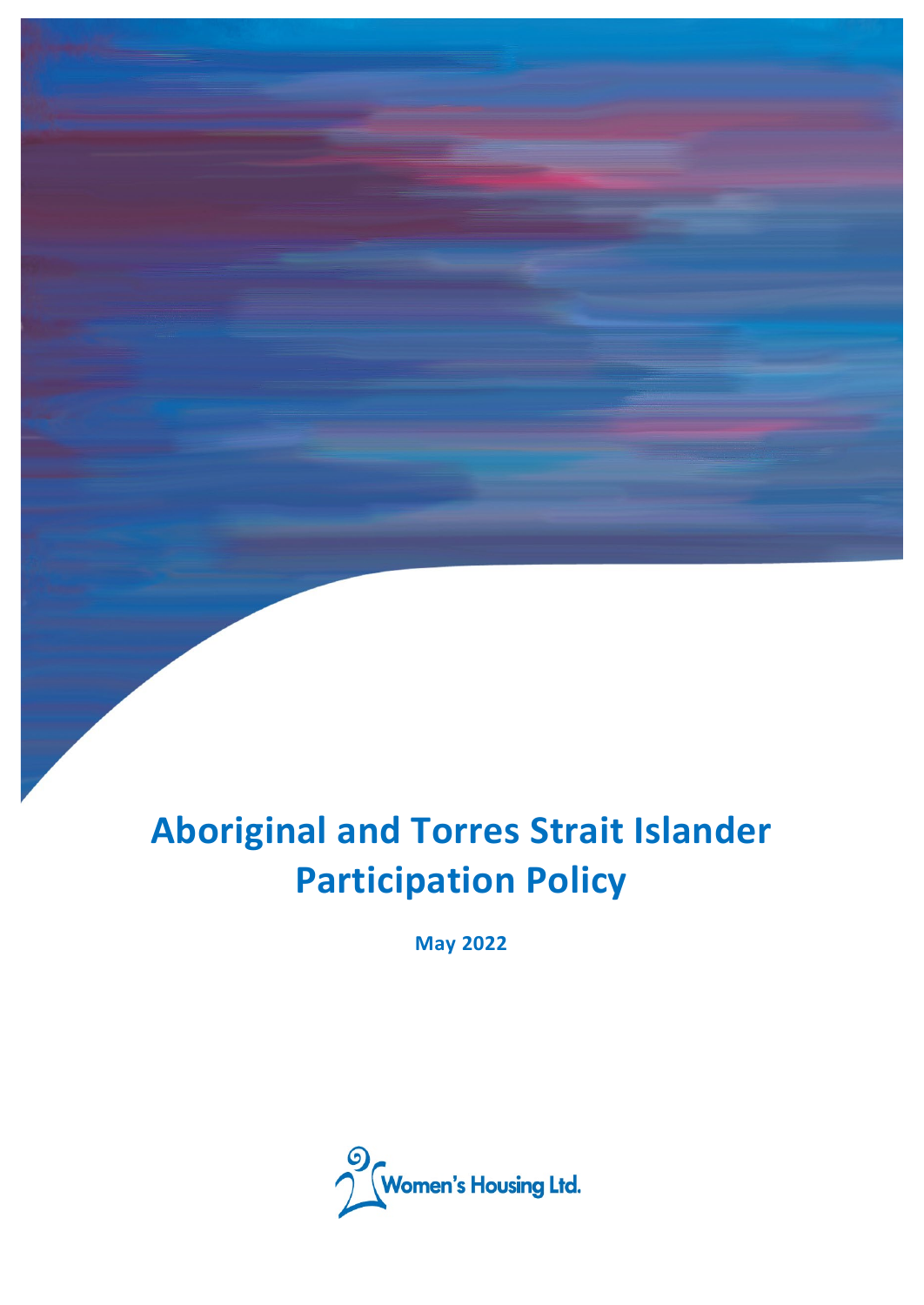# <span id="page-1-0"></span>**Document Information**

| Title:              | Aboriginal and Torres Strait Islander Participation Policy |
|---------------------|------------------------------------------------------------|
| Owner:              | <b>Lindy Parker</b>                                        |
| <b>Version:</b>     | 1                                                          |
| <b>Endorsed by:</b> | Judy Line                                                  |
| Issue date:         | 25 May 2022                                                |
| <b>Review date:</b> | 25 May 2024                                                |

## **Revision History**

| Issue date  | <b>Version</b> | <b>Revision description</b> |
|-------------|----------------|-----------------------------|
| 25 May 2022 |                | Developed for website       |
|             |                |                             |
|             |                |                             |
|             |                |                             |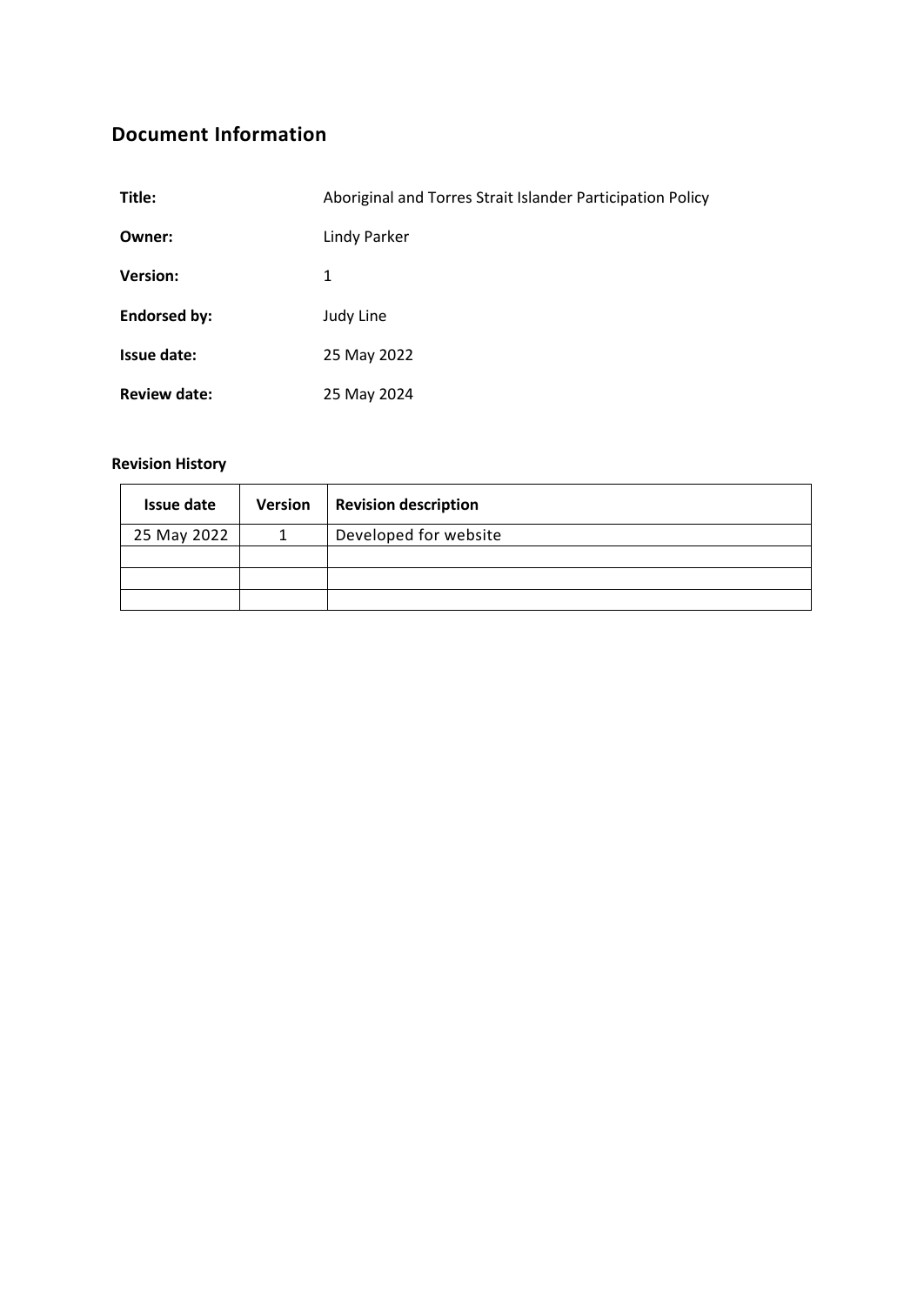# **Contents**

| 1. |                                                                                         |  |  |
|----|-----------------------------------------------------------------------------------------|--|--|
| 2. |                                                                                         |  |  |
| 3. |                                                                                         |  |  |
| 4. | Essential Features of WHL Aboriginal and Torres Strait Islander Participation Policy  3 |  |  |
| 5. |                                                                                         |  |  |
|    | 5.1                                                                                     |  |  |
|    | 5.2                                                                                     |  |  |
|    | 5.3                                                                                     |  |  |
|    | 5.4                                                                                     |  |  |
|    | 5.5                                                                                     |  |  |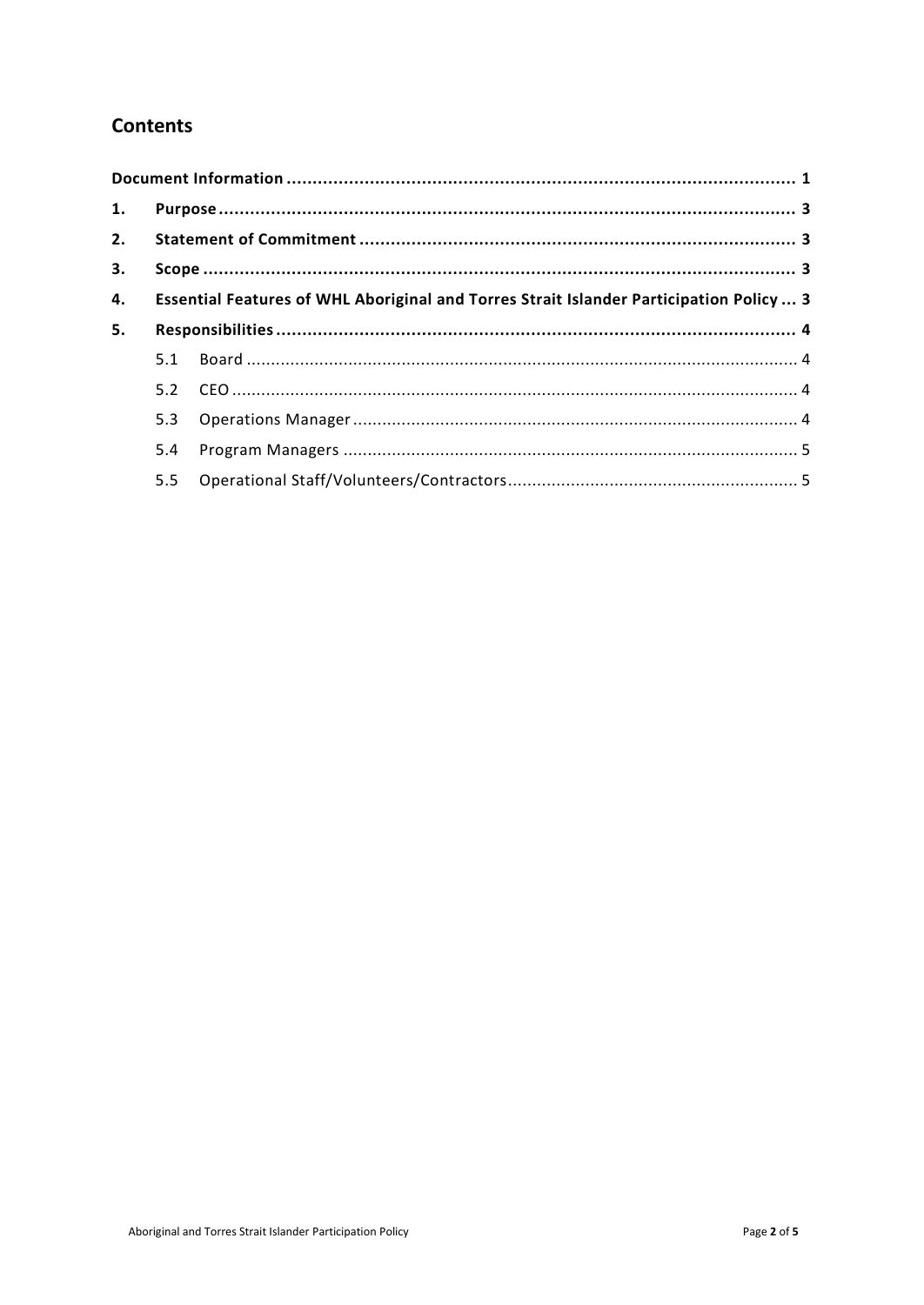# <span id="page-3-0"></span>**1. Purpose**

The purpose of this policy is to articulate a framework for the inclusion and participation of Aboriginal and Torres Strait Islander ('Aboriginal') people, and Aboriginal women in particular, within the operations of WHL.

This policy recognises that programs that engage with Aboriginal people, families and communities occur within a concrete historical context. The impact of colonisation and dispossession has had enduring and far-reaching impacts on these communities and Aboriginal peoples continue to experience significant economic and social injustices and inequities.

This has resulted in severe housing stress amongst Aboriginal women, who are more likely to experience complex and multiple disadvantages. This situation requires personalised and culturally safe housing access, provision and service supports.

These services need to meet the needs of various groups including older women, single mothers, victims of family violence, women who experience negative contact with the justice system, those exiting prison, and young women exiting the child protection system.

This policy is informed by a number of policy frameworks and statements. These include:

- [Mana-na worn-tyeen maar-takoort, The Victorian Aboriginal Housing and Homelessness](https://www.vahhf.org.au/cms_uploads/docs/victorian-aboriginal-housing-and-homelessness-framework_complete_26_02_20.pdf) [Framework](https://www.vahhf.org.au/cms_uploads/docs/victorian-aboriginal-housing-and-homelessness-framework_complete_26_02_20.pdf)
- [CHIA-Vic-Aboriginal Cultural-Safety-Framework](https://chiavic.com.au/wp-content/uploads/2020/07/CHIA-Vic-Cultural-Safety-Framework-FINAL-1.pdf)
- [Dhelk Dja: Safe Our Way Strong Culture, Strong Peoples, Strong Families](https://www.vic.gov.au/dhelk-dja-partnership-aboriginal-communities-address-family-violence)
- [Burra Lotjpa Dunguludja the Victorian Aboriginal Justice Framework Phase 4](https://files.aboriginaljustice.vic.gov.au/2021-02/Victorian%20Aboriginal%20Justice%20Agreement%20Phase%204.pdf)
- [Uluru Statement from the Heart](https://ulurustatement.org/)

## <span id="page-3-1"></span>**2. Statement of Commitment**

Women's Housing Ltd (WHL) is committed to the rights of Aboriginal women and children to live free from the threat of family violence and the risk of homelessness that inevitably accompanies it.

The underlying commitment of this policy is to:

- Ensure respect for the culture and values of Aboriginal people;
- Prevent direct or indirect discrimination against Aboriginal people by WHL;
- Improve the well-being and benefits for Aboriginal people by delivering services that are culturally safe ;
- Base the provision of services on the principles of self determination;
- Provide opportunities for Aboriginal businesses; and
- Conduct our business and partnerships with accountability, transparency and honesty.

## <span id="page-3-2"></span>**3. Scope**

This policy applies across the organisation.

# <span id="page-3-3"></span>**4. Essential Features of WHL Aboriginal and Torres Strait Islander Participation Policy**

The key feature of this policy will be the development and implementation of a Reconciliation Action Plan ("the RAP") in association with Reconciliation Australia.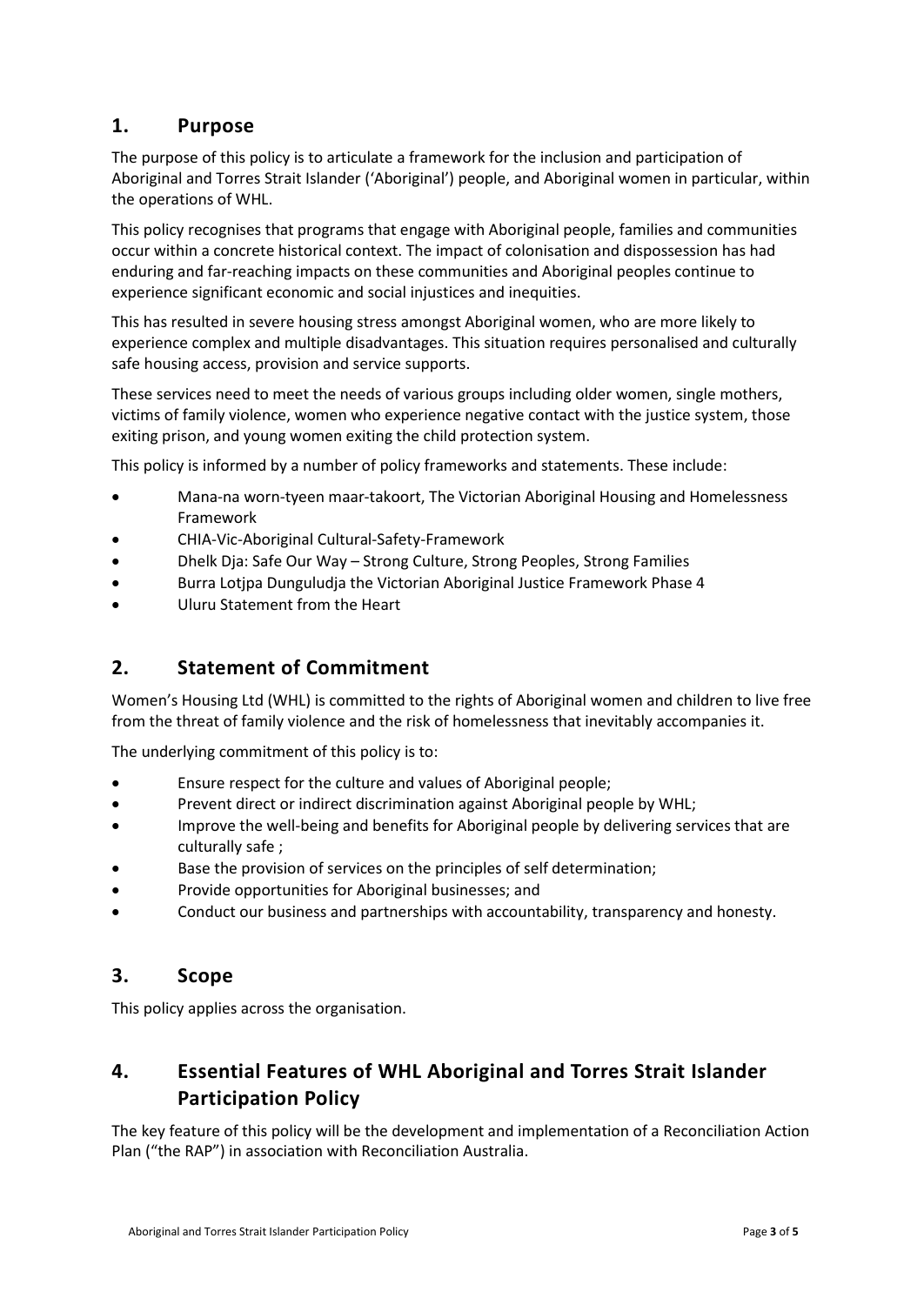The RAP will provide a strategic framework and action plan that will encompass the full range of WHL initiatives in relation to Aboriginal participation.

It is expected that the RAP will include (but not be confined to):

- Adoption and integration of the CHIA Vic Aboriginal Cultural Safety Framework;
- Research into the level of participation by Aboriginal women within WHL services;
- Development of Aboriginal Cultural Competency and Cultural Safety across the organisation through training and engagement with relevant Aboriginal organisations;
- Formal and informal collaboration with relevant Aboriginal agencies to identify barriers to participation within WHL;
- Development of collaborative practical initiatives to improve participation and enhance the quality of WHL services for Aboriginal women;
- Development of social procurement strategies within WHL's property development program;
- Allocation of 10 % of tenancies to Aboriginal clients across all WHL properties (where possible);
- Research into Indigenous Design; and
- Strategies for improving access to the WHL IAP program by Aboriginal and Torres Strait Islander clients.

## <span id="page-4-0"></span>**5. Responsibilities**

The implementation of this policy will be the responsibility of the WHL Reconciliation Action Plan Working Group. The work of the RAP Group will be overseen by the Board, the CEO and the Operations Managers Group

The various responsibilities are as follows:

### <span id="page-4-1"></span>**5.1 Board**

- To be aware of the policy and its application across the organisation.
- To be culturally aware and competent in relation to Aboriginal issues as they relate to WHL.
- To be aware of government policies relating to Aboriginal people and how they relate to WHL.

### <span id="page-4-2"></span>**5.2 CEO**

- Provide advice to Board concerning the operation of this policy.
- Participate and represent WHL where appropriate at meetings with Aboriginal organisations.
- To facilitate adequate resourcing of the RAP Working Group

#### <span id="page-4-3"></span>**5.3 Operations Manager**

- To facilitate Aboriginal cultural competence and cultural safety training across the organisation.
- To regularly review internal WHL processes and identify barriers to participation by Aboriginal and Torres Strait Islander women.
- To participate actively in the WHL RAP Working Group
- To engage where required with relevant Aboriginal organizations with a view to undertaking initiatives to improve the quality and quantity of participation by Aboriginal women.